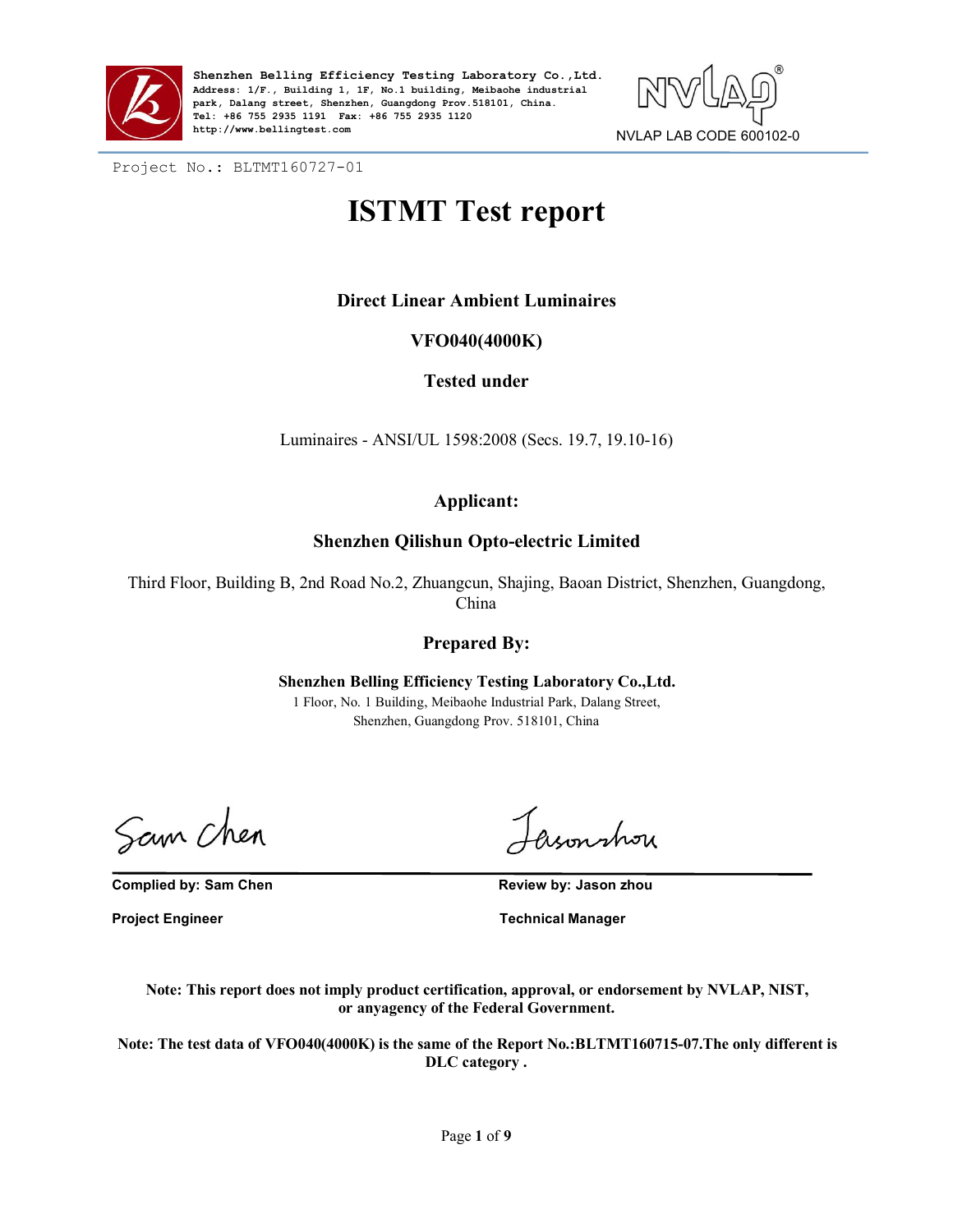



Project No.: BLTMT160727-01

Test description: Only conduct temperature for LED according to UL1598.

| Test Lab: | Shenzhen Belling Efficiency Testing Laboratory Co., Ltd.                                                      |
|-----------|---------------------------------------------------------------------------------------------------------------|
| Address:  | 1 Floor, No. 1 Building, Meibaohe Industrial Park, Dalang Street, Shenzhen, Guangdong Prov.<br>518101. China. |

| Environment:                                                                                                                                                                                         |                            |
|------------------------------------------------------------------------------------------------------------------------------------------------------------------------------------------------------|----------------------------|
| Accommodations and Environmental conditions, including proper power source<br>meet the requirements of the test standard or UL default criteria (ISO/IEC 17025<br>Clause 5.3.1, 5.3.2. 5.3.3, 5.3.4) | $[X]$ Yes $[$  No $[]$ N/A |
| Personnel:                                                                                                                                                                                           |                            |
| Lab Management shall authorize personnel to operate particular types of<br>equipment used in testing. (ISO/IEC 17025 5.2.5)                                                                          | $[X]$ Yes $[$  No          |
| Equipment:                                                                                                                                                                                           |                            |
| Testing is being conducted within the test equipment calibration dates. (See Test<br>Instrument Information Page and ISO/IEC 17025 5.5.1, 5.5.2, 5.5.4, 5.5.5, 5.5.8,)                               | $[X]$ Yes $[$  No          |
| Calibrations for testing equipment are traceable to SI Units. Refer to 00-OP-<br>C0032 (Calibration Certificate Analysis). (ISO/IEC 17025 5.6.2.2)                                                   | $[X]$ Yes $[$  No          |
| Critical Consumables:                                                                                                                                                                                |                            |
| Critical consumables are compliant with test standard requirements. (ISO/IEC<br>17025 Clause 4.6)                                                                                                    | $[X]$ Yes $[]$ No $[]$ N/A |
| Sample Identification:                                                                                                                                                                               |                            |
| Identification of items to be tested has been made (e.g. model no., Serial No.,<br>etc.) (See Test Sample Identification page and ISO/IEC 17025 Clause 5.8.2)                                        | $[X]$ Yes $[$  No          |
| Summary:                                                                                                                                                                                             |                            |
| The test facility was deemed to have the environment and capabilities necessary to perform the tests included in this<br>data package.                                                               |                            |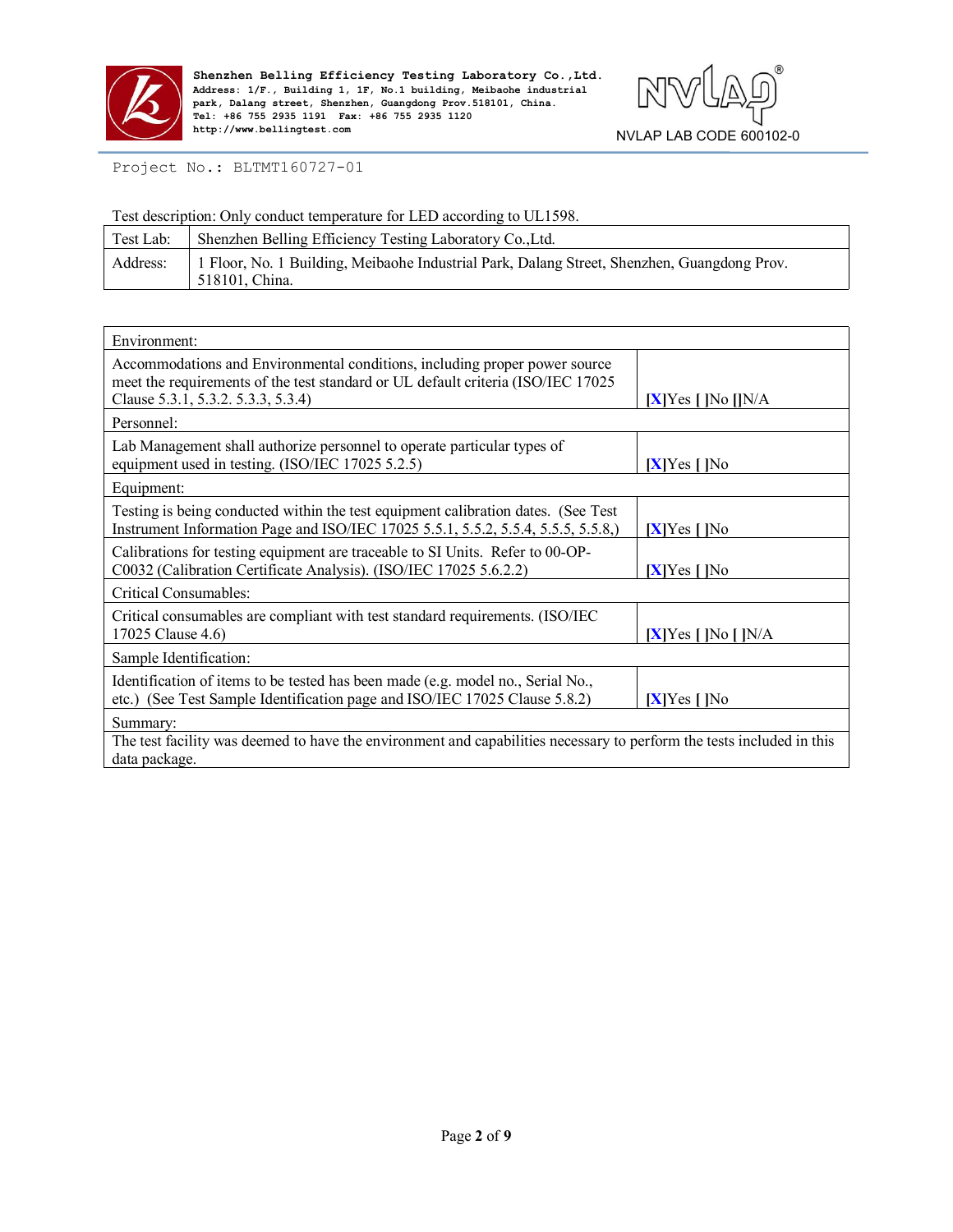



Project No.: BLTMT160727-01

### TEST EQUIPMENT INFORMATION

|                | <b>BELL</b><br># | Equipment<br><b>Description</b>           | <b>Model</b><br>No.    | Manufac<br>turer   | <b>Serial No.</b> | <b>Last Cal</b> | <b>Cal Due</b> | Cal<br>Freq |
|----------------|------------------|-------------------------------------------|------------------------|--------------------|-------------------|-----------------|----------------|-------------|
| $\mathbf{I}$   | <b>BL002</b>     | Hybrid Recorder<br>$(60 \text{ channel})$ | 34970A                 | <b>AGILEN</b><br>T | MY41009<br>304    | 2015-09-14      | 2016-09-13     | 1 year      |
| $\overline{2}$ | <b>BL047</b>     | Power Meter                               | GPM-<br>8212           | <b>GW</b>          | CL110046          | 2015-09-14      | 2016-09-13     | 1 year      |
| $\overline{3}$ | <b>BL022</b>     | Environment<br>Measurer                   | VC230                  | Victor             | 57636             | 2016-04-01      | 2017-03-31     | 1 year      |
| $\overline{4}$ | <b>BL029</b>     | Stop Watch                                | K610                   | <b>KISLO</b>       | 170960            | 2016-03-31      | 2017-03-30     | 1 year      |
| 5              | <b>BL049</b>     | Thermocouple<br>K                         | TT-K-30-<br><b>SLE</b> | <b>OMEGA</b>       | 144251            | 2015-09-17      | 2016-09-16     | 1 year      |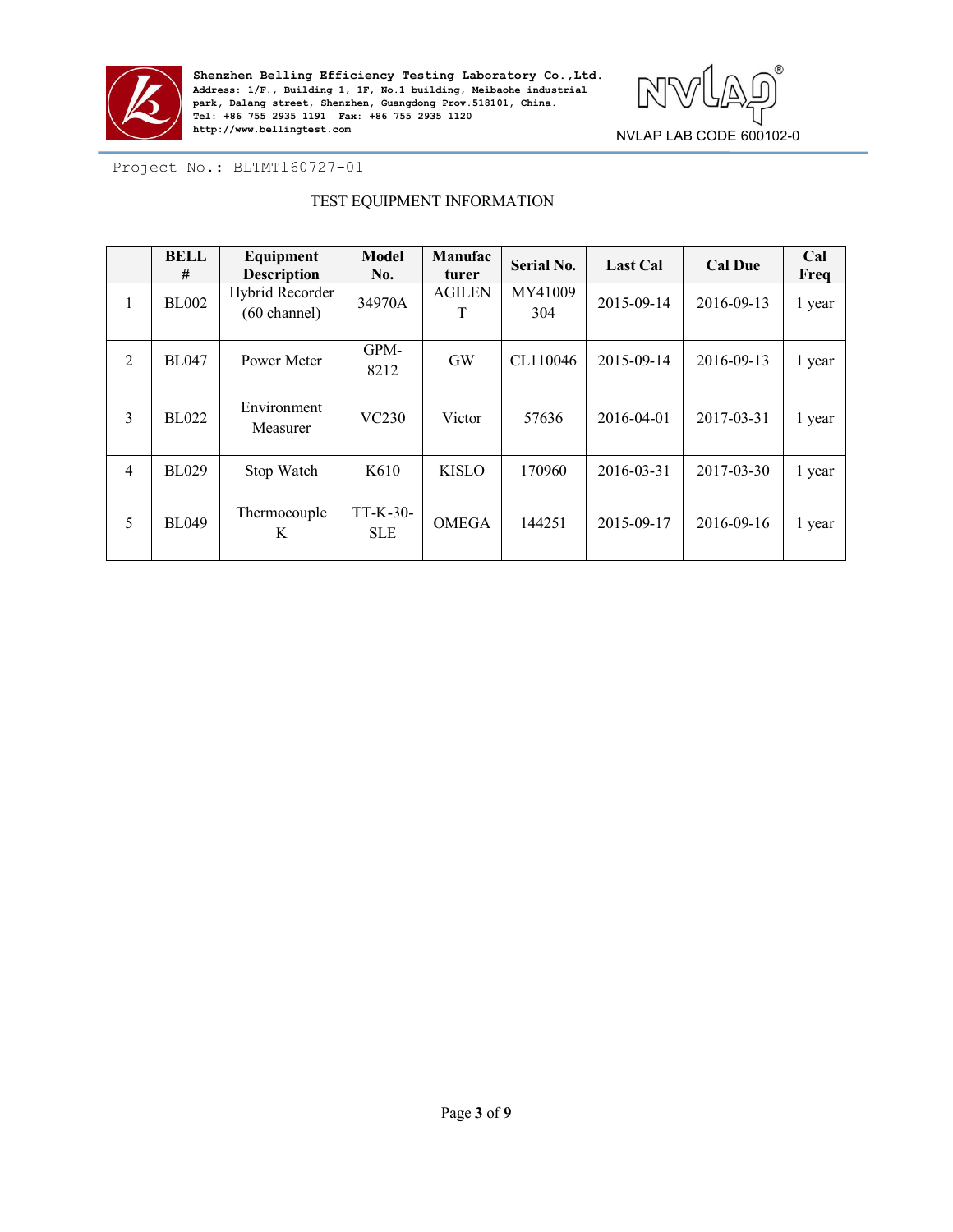

**Shenzhen Belling Efficiency Testing Laboratory Co., Ltd.**<br>Address: 1/F., Building 1, 1F, No.1 building, Meibaohe industrial<br>park, Dalang street, Shenzhen, Guangdong Prov.518101, China. **Address: 1/F., Building 1, 1F, No.1 building, Meibaohe industrial park, Dalang street, Shenzhen, Guangdong Prov.518101, China. Tel: +86 755 2935 1191 Fax: +86 755 2935 1120 http://www.bellingtest.com**



## Project No.: BLTMT160727-01

## TEST SAMPLE IDENTIFICATION:

The table below is provided to provide correlation of sample numbers to specific product related information. Refer to this table when a test identifies a test sample by "Sample No." only.

| No.<br>Model  | Date<br>$\mathbf{L}$<br>Received | $\sim$<br>Γest No.+ | Sample No. | Ratings                              |
|---------------|----------------------------------|---------------------|------------|--------------------------------------|
| VFO040(4000K) | 2016-07-13                       |                     |            | 40W 4000K<br>$50/60$ Hz<br>100-277V. |

| Date of Test:        | 2016-07-15                                                                                                | Technician: | Sam Chen |  |  |
|----------------------|-----------------------------------------------------------------------------------------------------------|-------------|----------|--|--|
| Applicant:           | Shenzhen Qilishun Opto-electric Limited                                                                   |             |          |  |  |
| Address:             | Third Floor, Building B, 2nd Road No.2, Zhuangcun, Shajing, Baoan District, Shenzhen,<br>Guangdong, China |             |          |  |  |
| Product Description: | <b>Direct Linear Ambient Luminaires</b>                                                                   |             |          |  |  |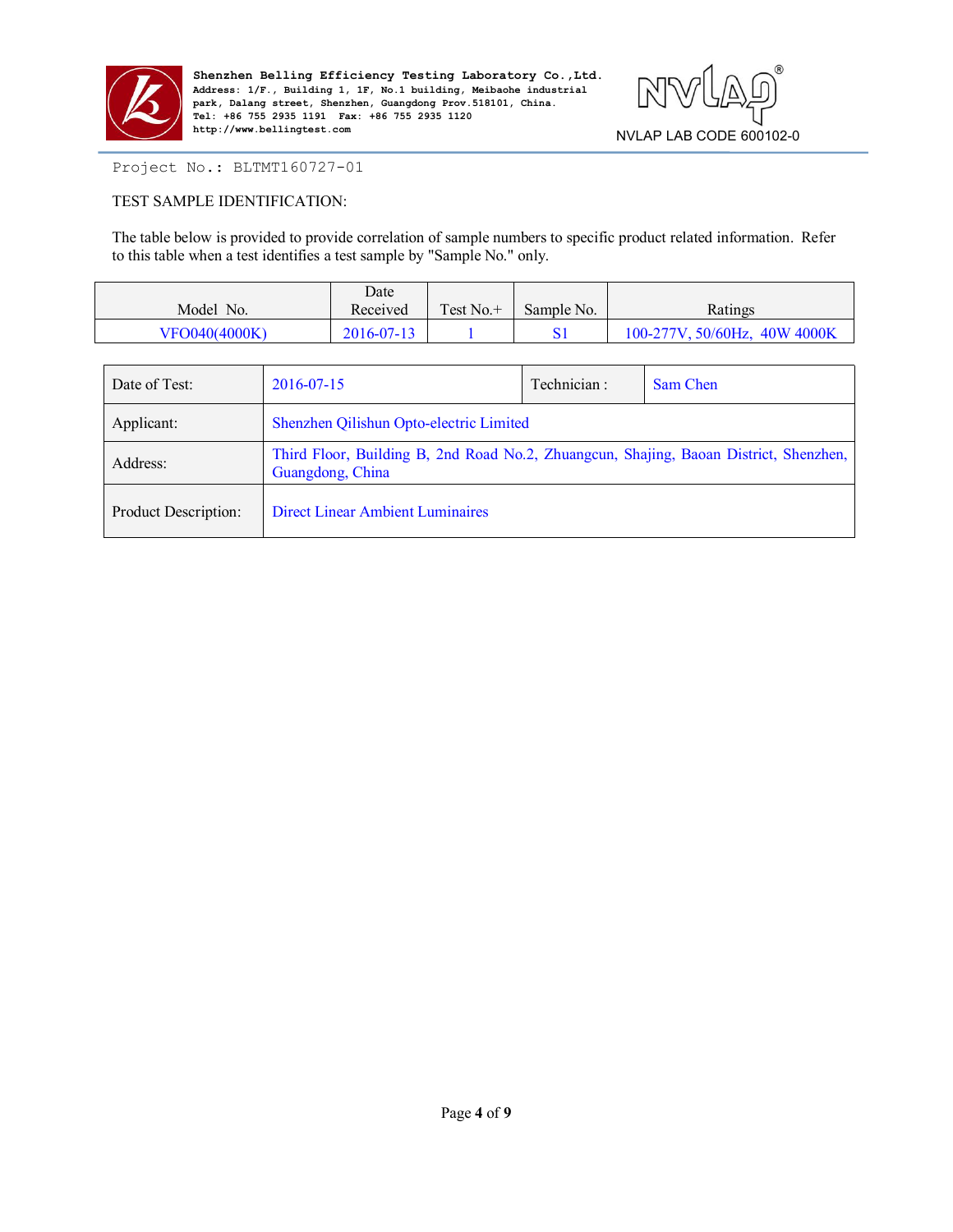



Project No.: BLTMT160727-01

## NORMAL TEMPERATURE MEASUREMENT **EXECUTE:** UL 1598; Cl. 19

### METHOD

### GENERAL REQUIREMENTS PERTAINING TO SURFACE MOUNTED LUMINAIRES

Unless otherwise noted under METHOD, General requirements are applied.

The test was conducted in a draft-free room as specified in clause 19.10.3 or 19.11.3.

The rated wattage of any lamp used for the temperature test was the highest wattage rating marked on the luminaire.

INSTALLATION AND SUPPORT (Clause 19.1)

The luminaire was installed or supported to simulate intended usage, in accordance with the manufacturer's instructions. Where more than one installation methods are specified the luminaire was installed to result in the maximum operating temperatures.

A luminaire part designed to be adjustable by the user was positioned or adjusted to cause maximum heating of the luminaire, mounting surface, or both.

A luminaire part that was marked in accordance with Table 20.1.1, Item 2.31, was positioned for the temperature test in accordance with the marking.

TEMPERATURE TEST STABILIZATION (Clause 19.2)

Temperatures were measured after they stabilized, when:

The test was run for a minimum of 7.5 h. or the test was run for a minimum of 3 h, and then three successive readings taken at 15 min intervals were within 1°C of one another and not rising. (Temperature shall be measured **after** the test has been running for a minimum of 3 h)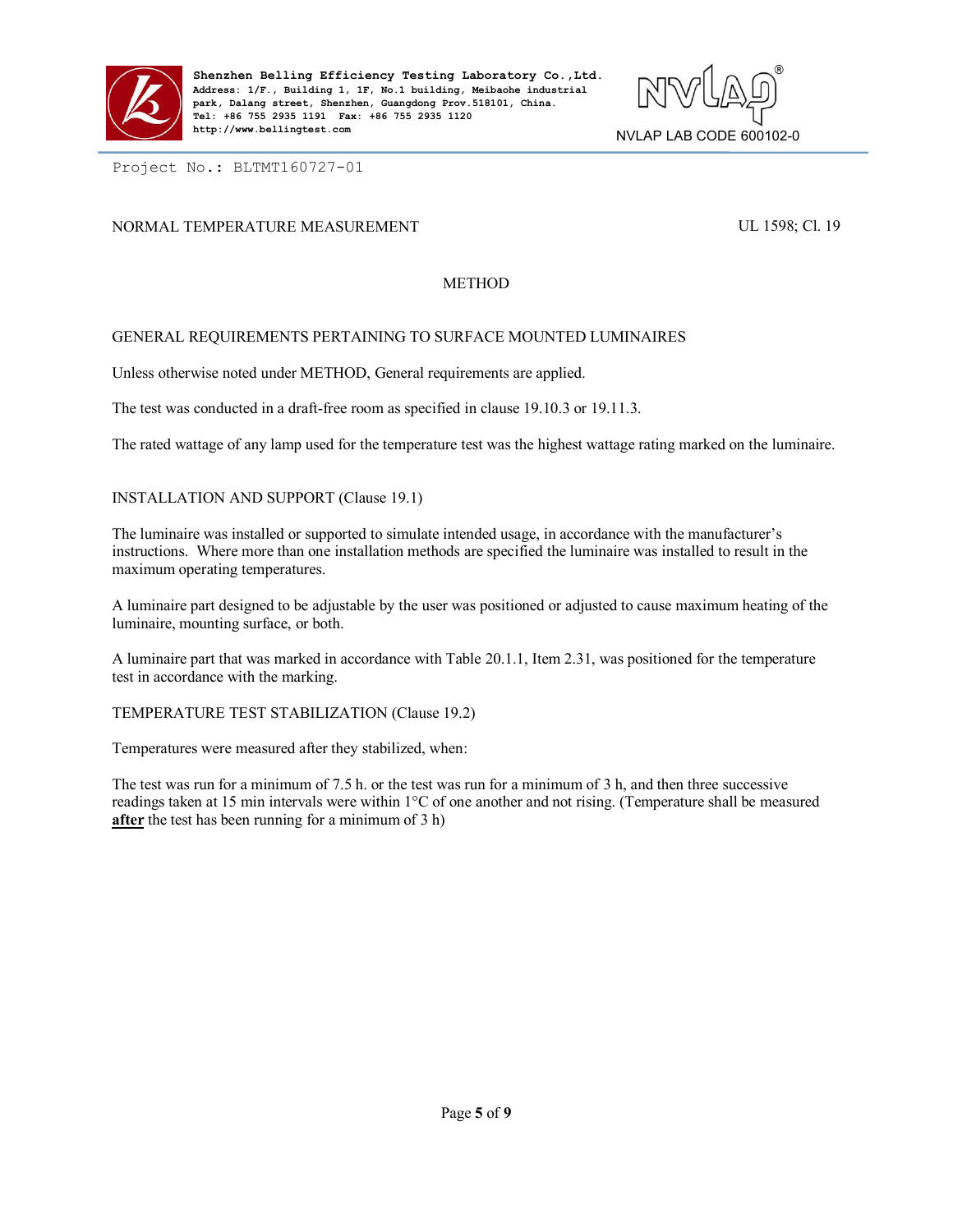



Project No.: BLTMT160727-01

FREQUENCY (Clause 19.4)

Frequency-sensitive equipment was tested at rated frequency, and equipment marked with more than one frequency was tested at the frequency that produced the maximum temperature rise.

## AMBIENT TEMPERATURE (Clause 19.5)

The tests were conducted in an ambient temperature of  $25 \pm 5^{\circ}$ C. Ambient temperature variations above or below 25°C were respectively subtracted from oradded to temperatures recorded at points on the luminaire.

The ambient temperature was measured by means of a thermocouple or thermometer.

The thermocouple intended to measure ambient temperature was immersed in

0.5 oz (15 ml) of mineral oil in a glass container or attached to a metal mass of approximately 1 oz (30 g) that was within a cylindrical metal shield open at the top and bottom. The glass container or cylindrical metal shield was placed in the horizontal plane passing through the midpoint of the luminaire's vertical axis at a horizontal distance from the luminaire equal to at least 3 times the luminaire diameter.

**[ ]** Tests were conducted in an elevated ambient temperature with a source of heated air providing the elevated temperature for which the luminaire was marked. The maximum airflow past the luminaire was less than 9.1 m/min (30 ft/min). Maximum variations of  $5^{\circ}$ C from the intended ambient temperature was added to or subtracted from the observed temperature readings.

THERMOCOUPLES:

Reference Section 19.7 of UL 1598.

### THERMOCOUPLES CONTACT:

Thermocouples were in contact with the TMP LED location described in LM-80 test report. In order to gain the maximum temperature, if appropriate, more than one thermocouple were contact in these locations. For details information, please refer to clause 3.3 for the photo of thermocouple contact.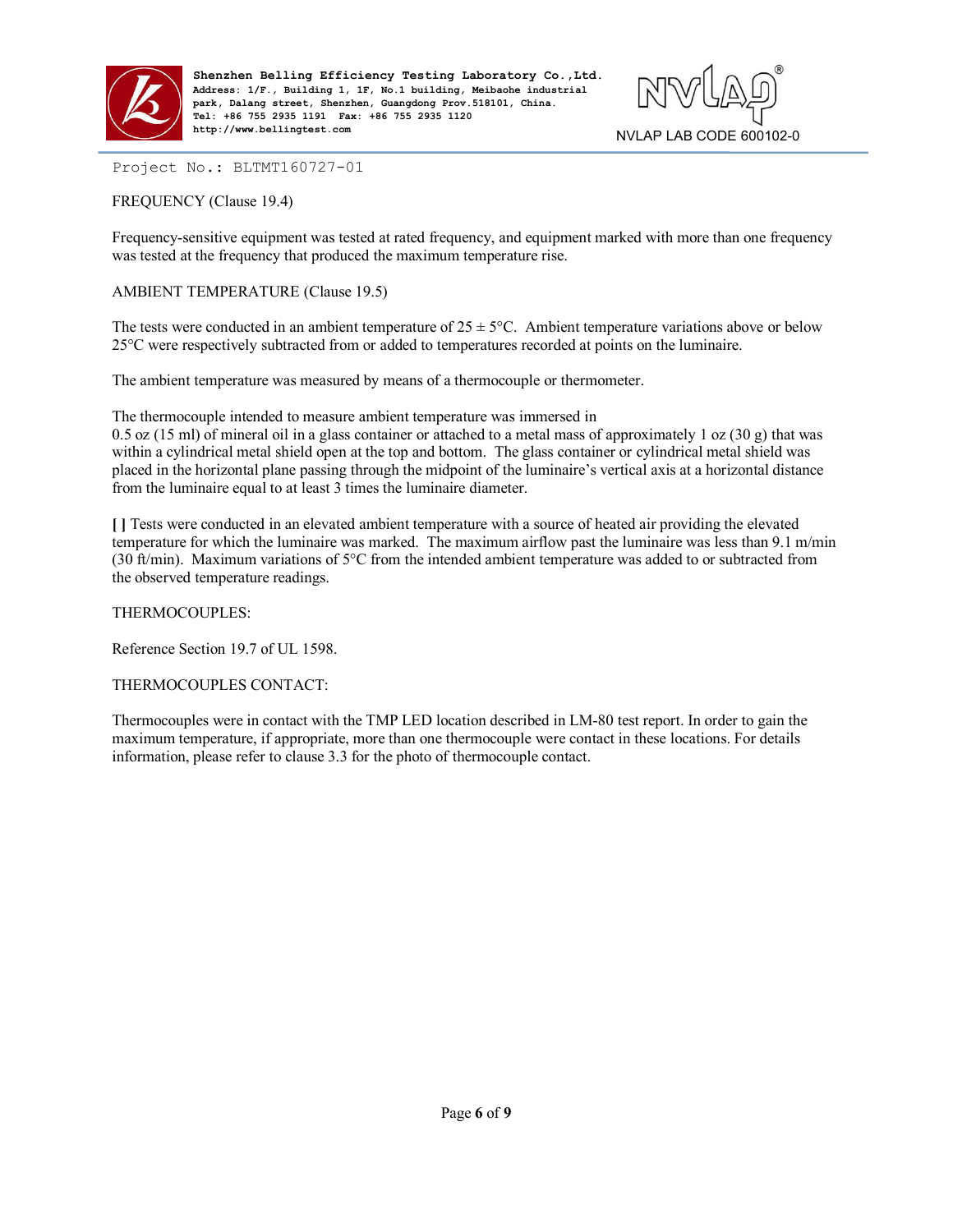

Shenzhen Belling Efficiency Testing Laboratory Co., Ltd.<br>Address: 1/F., Building 1, 1F, No.1 building, Meibaohe industrial<br>park, Dalang street, Shenzhen, Guangdong Prov.518101, China. **Address: 1/F., Building 1, 1F, No.1 building, Meibaohe industrial park, Dalang street, Shenzhen, Guangdong Prov.518101, China. Tel: +86 755 2935 1191 Fax: +86 755 2935 1120 http://www.bellingtest.com**



Project No.: BLTMT160727-01

### TEST RESULTS

| Test Model No.:                     | VFO040(4000K)                             |
|-------------------------------------|-------------------------------------------|
| LED Driver Model No.:               | LP-XLPCC-HS2                              |
| LED Package/Module No.:             | 2NB17-BBBD                                |
| Rating of LED Package/Module        | 60mA                                      |
| Manufacturer of LED Package/ Module | Shenzhen Destar Opto-Electronics Co., LTD |

| Input Voltage (V)             | 120   |
|-------------------------------|-------|
| Input Power (W)               | 38.94 |
| LED Board Input Current (mA)  | 651   |
| Single LED Input Current (mA) | 53.8  |

| LED Ts/°C (Temperature at soldering board) | 40.21 |
|--------------------------------------------|-------|
| Ambient $\mathrm{C}$                       | 25.00 |

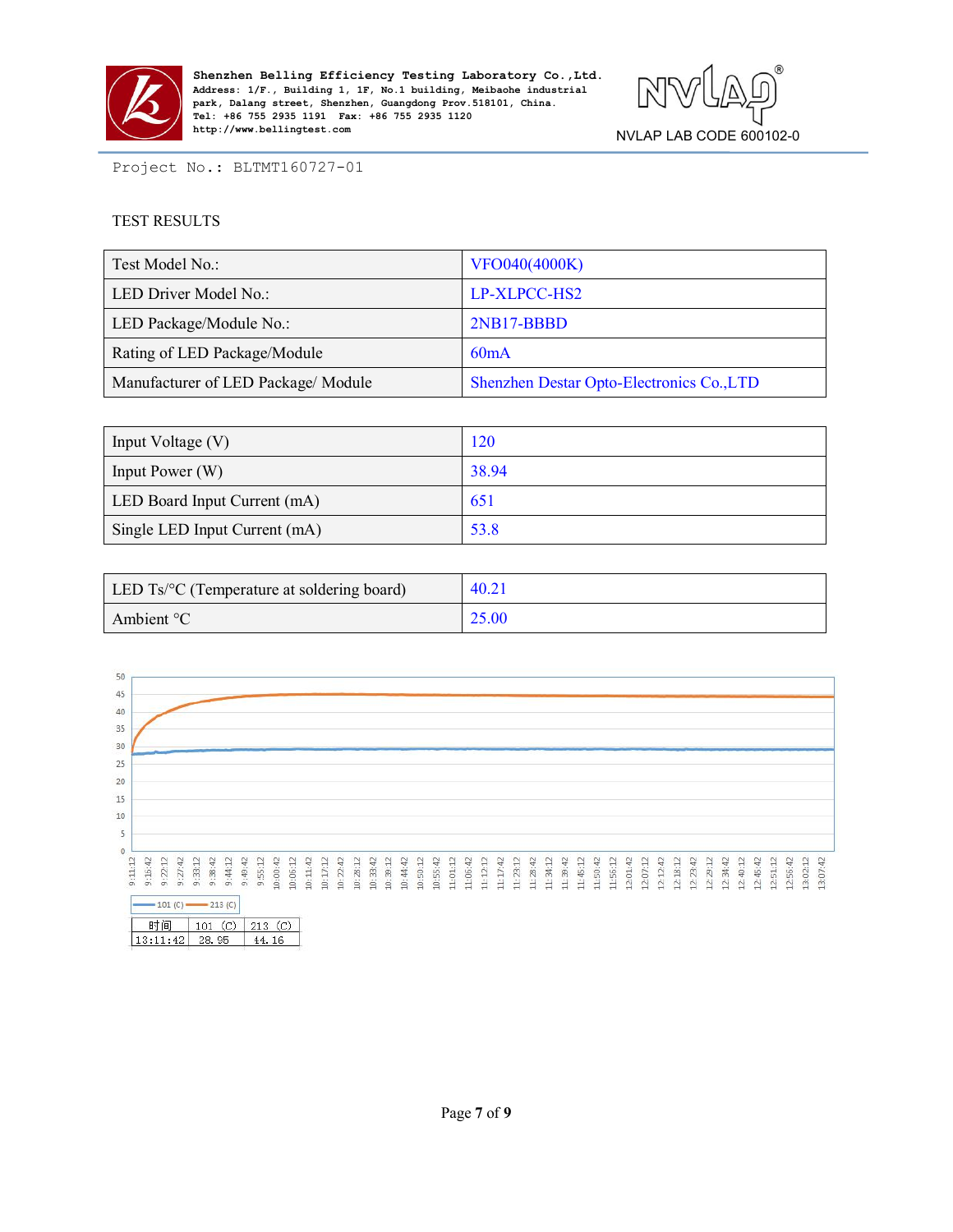



## Project No.: BLTMT160727-01

#### Thermocouple location:

#### VFO040(4000K)